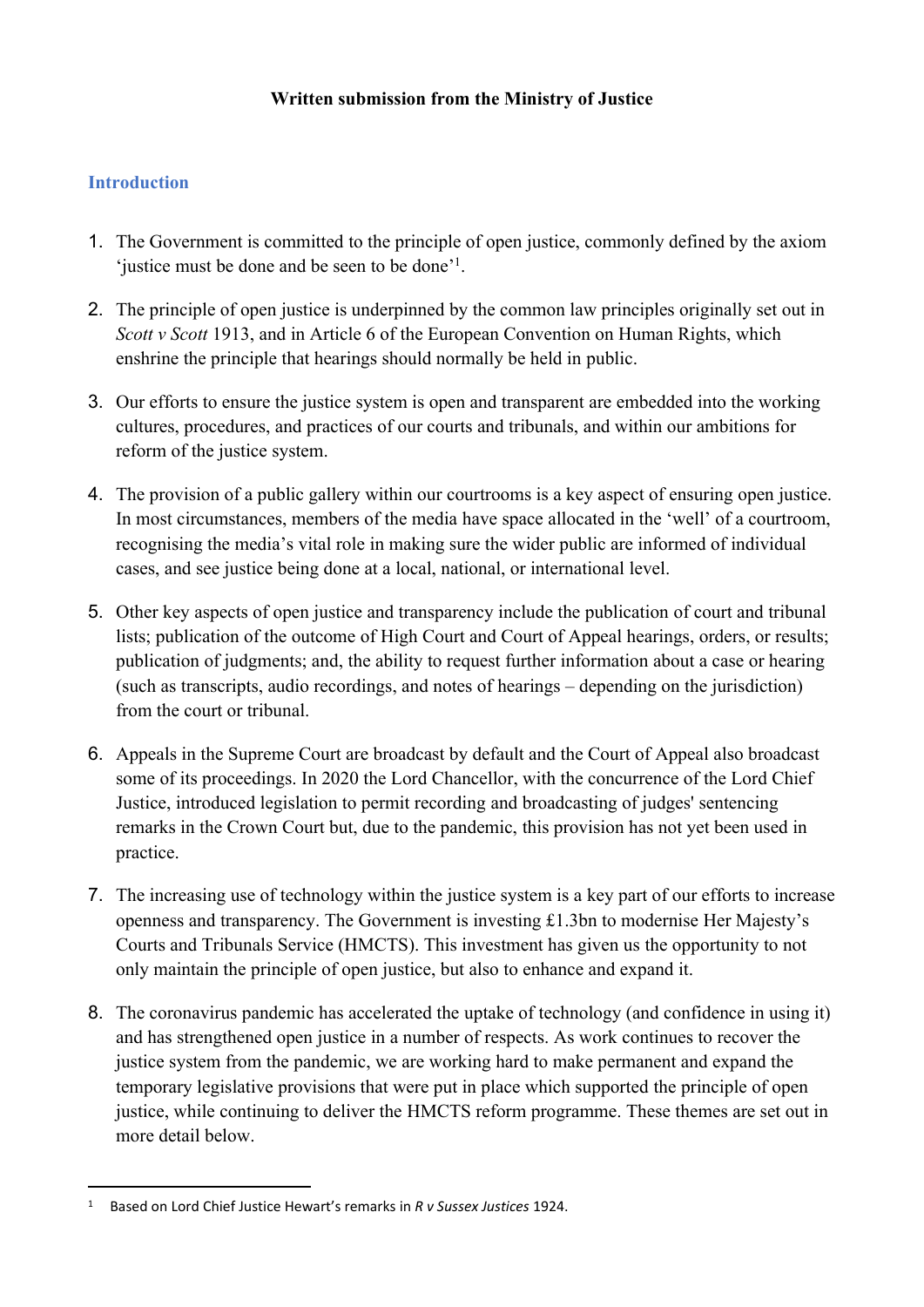#### **Supporting open justice and court reporting – our everyday work**

#### **Providing an effective service**

- 9. Our staff enable extensive access to court and tribunal hearings and information, resulting in widespread media coverage of our justice system. Despite the additional pressures of the pandemic, the principle of open justice has been maintained due to the hard work, commitment, and diligence of frontline staff and the judiciary, who have kept the wheels of justice turning during an incredibly difficult period. Tribute should also be paid to members of the media; they have similarly worked incredibly hard, in difficult circumstances, to ensure court reporting continues unabated.
- 10.We recognise that the application of guidance can, at times, be inconsistent across more than 330 courts and tribunals across England, Wales, and Scotland. Where issues are brought to our attention, we work hard to swiftly resolve these. HMCTS is committed to embedding greater consistency in its practices and is continuously improving the service it provides to the media in their day-to-day dealings with courts and tribunals. HMCTS has developed bespoke training for its operational staff and mandated that relevant teams familiarise themselves with HMCTS media guidance (expanded on below) as part of their development and capability training. Supporting the media is also a standard element of the training provided to court ushers.

#### **Building relationships**

- 11. In early 2018 HMCTS established a [Media](https://www.gov.uk/guidance/hm-courts-and-tribunals-service-engagement-groups#media-engagement-groups) [Working](https://www.gov.uk/guidance/hm-courts-and-tribunals-service-engagement-groups#media-engagement-groups) [Group](https://www.gov.uk/guidance/hm-courts-and-tribunals-service-engagement-groups#media-engagement-groups) (MWG) to strengthen its relationship with the media and demonstrate its continued support for open justice via media access to courts and tribunals information and hearings. Working in collaboration with a wide range of media representatives, the MWG helps remove barriers to effective access. Its membership is drawn from local, national, print, digital, and broadcast media, and includes representatives of the Society of Editors and the News Media Association.
- 12.Its work takes place in the context of a significant decline over the last two decades in both the number of dedicated court reporters and the overall media coverage of local court and tribunal proceedings. This issue was highlighted as part of [Dame](https://www.gov.uk/government/publications/the-cairncross-review-a-sustainable-future-for-journalism) [Frances](https://www.gov.uk/government/publications/the-cairncross-review-a-sustainable-future-for-journalism) [Cairncross's](https://www.gov.uk/government/publications/the-cairncross-review-a-sustainable-future-for-journalism) [independent](https://www.gov.uk/government/publications/the-cairncross-review-a-sustainable-future-for-journalism) [report](https://www.gov.uk/government/publications/the-cairncross-review-a-sustainable-future-for-journalism) into the sustainability of the local newspaper industry (commissioned by the Department for Digital, Culture, Media, and Sport (DCMS) and published in 2019), and in the House of Lords Communications and Digital Committee report into [The](https://committees.parliament.uk/work/28/the-future-of-journalism/publications/) [Future](https://committees.parliament.uk/work/28/the-future-of-journalism/publications/) [of](https://committees.parliament.uk/work/28/the-future-of-journalism/publications/) [UK](https://committees.parliament.uk/work/28/the-future-of-journalism/publications/) [Journalism,](https://committees.parliament.uk/work/28/the-future-of-journalism/publications/) which was published last year.<sup>2</sup>
- 13.The MWG is chaired by the HMCTS Director of Communications and provides a forum for:
	- sharing information between the media, Ministry of Justice (MoJ) policy, and HMCTS officials;
	- consulting and engaging with the media on policy or operational changes that might affect them; and,

Government responses were issued [to](https://committees.parliament.uk/publications/4899/documents/49157/default/) [the](https://committees.parliament.uk/publications/4899/documents/49157/default/) [Cairncross](https://www.gov.uk/government/publications/the-cairncross-review-a-sustainable-future-for-journalism/government-response-to-the-cairncross-review-a-sustainable-future-for-journalism#response-to-recommendations) [review](https://www.gov.uk/government/publications/the-cairncross-review-a-sustainable-future-for-journalism/government-response-to-the-cairncross-review-a-sustainable-future-for-journalism#response-to-recommendations) [in](https://www.gov.uk/government/publications/the-cairncross-review-a-sustainable-future-for-journalism/government-response-to-the-cairncross-review-a-sustainable-future-for-journalism#response-to-recommendations) [January](https://www.gov.uk/government/publications/the-cairncross-review-a-sustainable-future-for-journalism/government-response-to-the-cairncross-review-a-sustainable-future-for-journalism#response-to-recommendations) [2020](https://www.gov.uk/government/publications/the-cairncross-review-a-sustainable-future-for-journalism/government-response-to-the-cairncross-review-a-sustainable-future-for-journalism#response-to-recommendations) and to the [Communication](https://committees.parliament.uk/publications/4899/documents/49157/default/) [and](https://committees.parliament.uk/publications/4899/documents/49157/default/) [Digital](https://committees.parliament.uk/publications/4899/documents/49157/default/) [Committee's](https://committees.parliament.uk/publications/4899/documents/49157/default/) [Report](https://committees.parliament.uk/publications/4899/documents/49157/default/) [in](https://committees.parliament.uk/publications/4899/documents/49157/default/) [March](https://committees.parliament.uk/publications/4899/documents/49157/default/) [2021.](https://committees.parliament.uk/publications/4899/documents/49157/default/)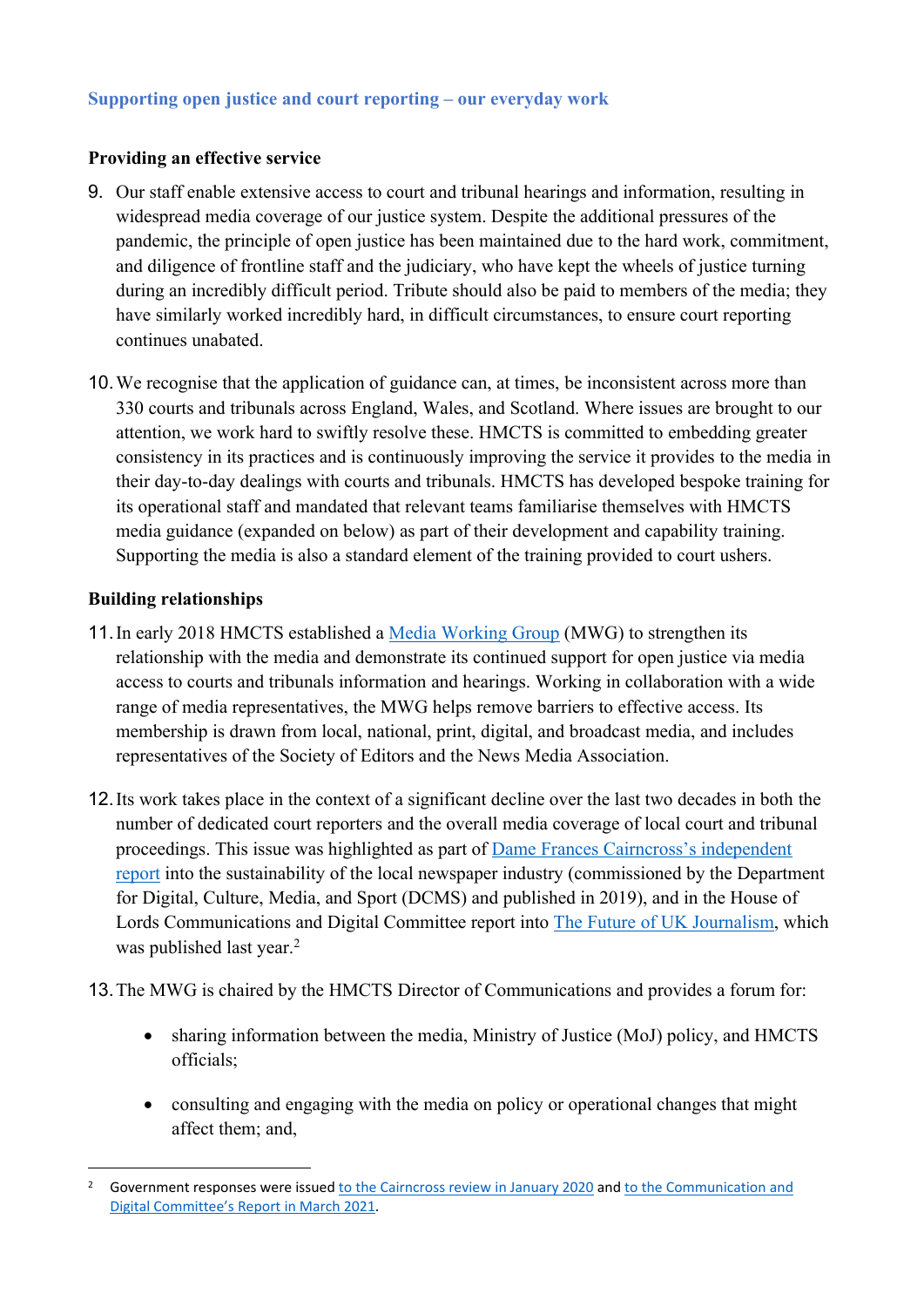- gathering insight about the experience of court and tribunal staff and court reporters working on the frontline.
- 14.The MWG is focused on continuously improving how we all work together and removing barriers to effective and appropriate access. It meets formally twice a year, with interim meetings and updates on topical issues.
- 15.To nurture effective working relationships between court staff and members of the media, HMCTS partnered with the Society of Editors to host regional media roadshows which brought together both groups. Six roadshows took place across England and Wales throughout 2019. This engagement exercise – attended by over 250 media representatives and staff – enabled HMCTS to garner a better understanding of media representatives' experiences of, and interactions with, our courts and tribunals. This insight and understanding was used to inform the revised HMCTS media guidance which was [announced](https://www.gov.uk/government/news/updated-media-guidance-will-ensure-easier-access-to-court-information) [in](https://www.gov.uk/government/news/updated-media-guidance-will-ensure-easier-access-to-court-information) [March](https://www.gov.uk/government/news/updated-media-guidance-will-ensure-easier-access-to-court-information) [2020.](https://www.gov.uk/government/news/updated-media-guidance-will-ensure-easier-access-to-court-information)

# **Media guidance**

- 16.The MWG's inaugural focus was to provide advice and direct input to the development of revised [guidance](https://www.gov.uk/government/publications/guidance-to-staff-on-supporting-media-access-to-courts-and-tribunals) [to](https://www.gov.uk/government/publications/guidance-to-staff-on-supporting-media-access-to-courts-and-tribunals) [staff](https://www.gov.uk/government/publications/guidance-to-staff-on-supporting-media-access-to-courts-and-tribunals) [on](https://www.gov.uk/government/publications/guidance-to-staff-on-supporting-media-access-to-courts-and-tribunals) [supporting](https://www.gov.uk/government/publications/guidance-to-staff-on-supporting-media-access-to-courts-and-tribunals) [media](https://www.gov.uk/government/publications/guidance-to-staff-on-supporting-media-access-to-courts-and-tribunals) [access](https://www.gov.uk/government/publications/guidance-to-staff-on-supporting-media-access-to-courts-and-tribunals) [to](https://www.gov.uk/government/publications/guidance-to-staff-on-supporting-media-access-to-courts-and-tribunals) [courts](https://www.gov.uk/government/publications/guidance-to-staff-on-supporting-media-access-to-courts-and-tribunals) [and](https://www.gov.uk/government/publications/guidance-to-staff-on-supporting-media-access-to-courts-and-tribunals) [tribunals.](https://www.gov.uk/government/publications/guidance-to-staff-on-supporting-media-access-to-courts-and-tribunals)
- 17.This guidance covers all jurisdictions and was first published in October 2018. Previously an internal document, publishing the guidance on GOV.UK provides greater transparency and clearer, more consistent, and simplified instructions on how our staff can support the media, and what court reporters can expect when they visit or contact a court or tribunal. As well as being reviewed and endorsed by the MWG, the guidance has been widely welcomed by members of the media across England and Wales.
- 18.In consultation with the MWG, this guidance is continuously reviewed and updated to reflect changes to policy, legislation, and the procedure rules that govern court and tribunal business:
	- **October 2018:** first published.
	- November 2018: revised tribunals guide published. Link to lists for Upper Tribunal (Admin Appeals Chamber) altered.
	- **January 2019:** Special Immigration and Asylum Chamber information updated.
	- **March 2020:** media guidance documents updated following feedback from roadshows and review by the MWG.
	- **June 2021:** [main](https://assets.publishing.service.gov.uk/government/uploads/system/uploads/attachment_data/file/996681/HMCTS314_HMCTS_media_guidance_June_2021.pdf) [media](https://assets.publishing.service.gov.uk/government/uploads/system/uploads/attachment_data/file/996681/HMCTS314_HMCTS_media_guidance_June_2021.pdf) [guidance](https://assets.publishing.service.gov.uk/government/uploads/system/uploads/attachment_data/file/996681/HMCTS314_HMCTS_media_guidance_June_2021.pdf) document updated with staff advice on dealing with contempt of court (including the escalation process). The [managing](https://assets.publishing.service.gov.uk/government/uploads/system/uploads/attachment_data/file/996682/HMCTS314_Managing_media_access_to_high_profile_cases_June_2021.pdf) [high](https://assets.publishing.service.gov.uk/government/uploads/system/uploads/attachment_data/file/996682/HMCTS314_Managing_media_access_to_high_profile_cases_June_2021.pdf) [profile](https://assets.publishing.service.gov.uk/government/uploads/system/uploads/attachment_data/file/996682/HMCTS314_Managing_media_access_to_high_profile_cases_June_2021.pdf) [cases](https://assets.publishing.service.gov.uk/government/uploads/system/uploads/attachment_data/file/996682/HMCTS314_Managing_media_access_to_high_profile_cases_June_2021.pdf) guidance was updated with references to managing hearings remotely via the Cloud Video Platform (CVP) – a remote hearings platform.
- 19.[Supplementary](https://www.gov.uk/guidance/hmcts-telephone-and-video-hearings-during-coronavirus-outbreak) [guidance](https://www.gov.uk/guidance/hmcts-telephone-and-video-hearings-during-coronavirus-outbreak) has been developed in the context of the pandemic and the widespread introduction of remote hearings<sup>3</sup> (which is covered later in this document).

 $3$  Hearings where all participants are participating via audio and video technology.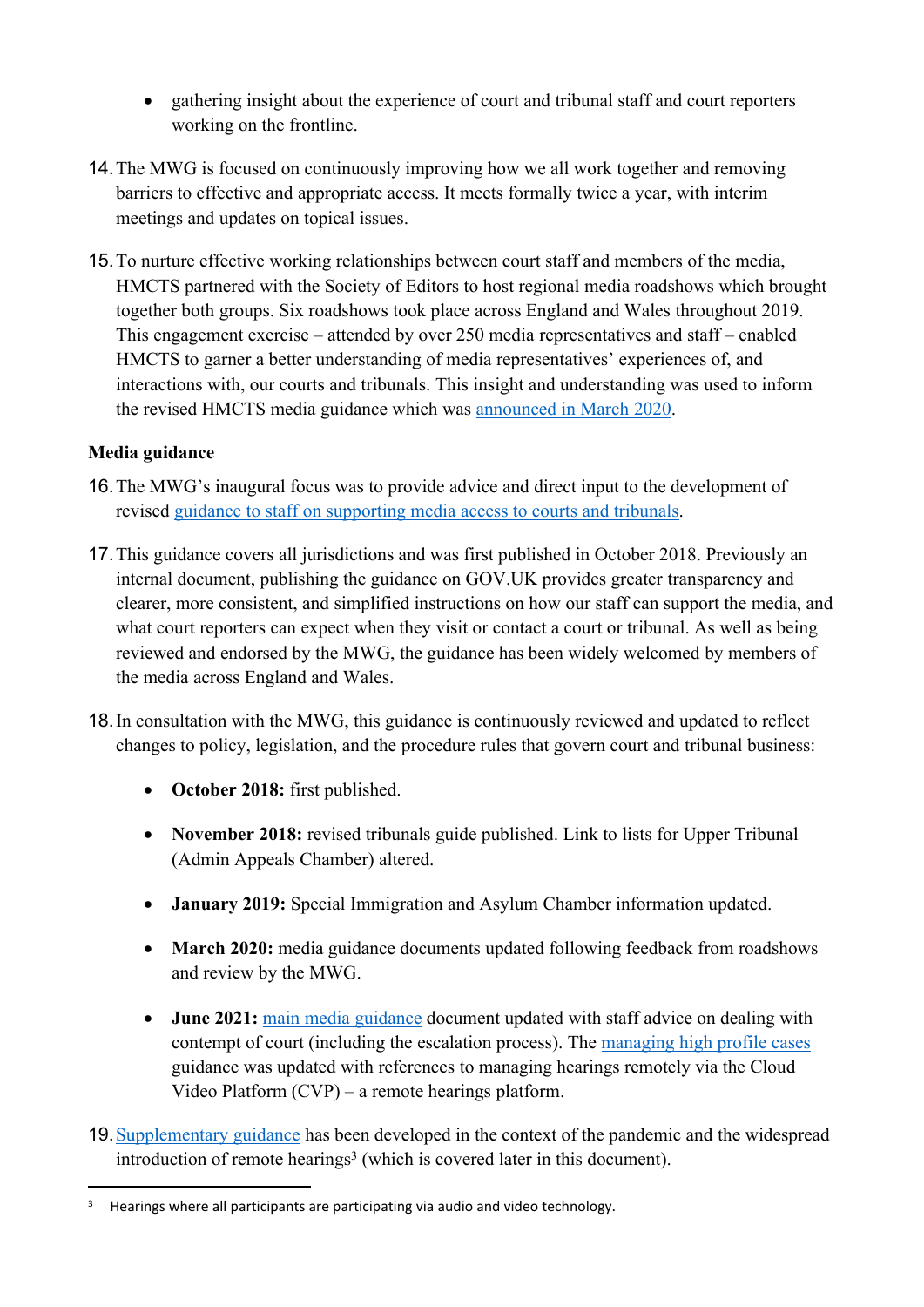### **Media access to registers, lists, records, and case materials**

- 20.A significant element of the revised March 2020 guidance was the introduction of a formalised media protocol regarding the sharing of magistrates' court lists, registers, and documents, which are an important part of facilitating media coverage of court proceedings.
- 21.These lists and registers have typically provided more information to members of the media (those with a valid UK press card) than that provided to the public, not least in respect of providing the addresses of defendants. This has long been regarded as important information to prevent misidentification, but the agreement to provide this detail had never been formalised before March 2020. This provision also significantly extends the ability of members of the media to report on magistrates' court hearings since they no longer need to attend every  $counthouse$  to transcribe proceedings manually<sup>4</sup> - an important development in facilitating court reporting in a digital age.
- 22.In civil and tribunal matters there are several registers and lists that the media can access to view and search court or tribunal registers or a list of outcomes<sup>5</sup>. This includes registers for the Court of Appeal (Civil Division), High Court (Queen's Bench Division, and Business and Property Courts), Upper Tribunal (Tax and Chancery Chamber), and Upper Tribunal (Immigration and Asylum Chamber).
- 23.Members of the media are also entitled to some case materials (e.g. statements or reports) in some cases. They are available as of right in proceedings dealt with under the Single Justice Procedure, and on request by application to the judiciary for other cases.

# **Media access to in-person<sup>6</sup> hearings**

- 24.Members of the media and the public are entitled to attend all open court proceedings, including those with reporting restrictions.
- 25.As set out above, most courts or tribunals have dedicated seats for members of the media in the 'well' of the courtroom. Where this is not possible, members of the media can utilise the public gallery.
- 26.For [high](https://assets.publishing.service.gov.uk/government/uploads/system/uploads/attachment_data/file/996682/HMCTS314_Managing_media_access_to_high_profile_cases_June_2021.pdf) [profile](https://assets.publishing.service.gov.uk/government/uploads/system/uploads/attachment_data/file/996682/HMCTS314_Managing_media_access_to_high_profile_cases_June_2021.pdf) [cases](https://assets.publishing.service.gov.uk/government/uploads/system/uploads/attachment_data/file/996682/HMCTS314_Managing_media_access_to_high_profile_cases_June_2021.pdf) (when HMCTS anticipates a high-demand for in-person attendance by members of the media and where the court estate allows) an overspill room with a live video feed from the courtroom where the hearing is taking place will be facilitated to increase the number of dedicated media seats. Where possible, a dedicated media area or room is also made available<sup>7</sup> .

The provision of magistrates' court lists and certain other information to the media, is governed by [Criminal](https://www.legislation.gov.uk/uksi/2020/759/part/5/made) [Procedure](https://www.legislation.gov.uk/uksi/2020/759/part/5/made) [Rule](https://www.legislation.gov.uk/uksi/2020/759/part/5/made) [\(CPR\)](https://www.legislation.gov.uk/uksi/2020/759/part/5/made) [5.8,](https://www.legislation.gov.uk/uksi/2020/759/part/5/made) the [Magistrates'](https://assets.publishing.service.gov.uk/government/uploads/system/uploads/attachment_data/file/1005756/magistrates-courts-rules-1981-jul-21.docx) [Courts](https://assets.publishing.service.gov.uk/government/uploads/system/uploads/attachment_data/file/1005756/magistrates-courts-rules-1981-jul-21.docx) [Rules](https://assets.publishing.service.gov.uk/government/uploads/system/uploads/attachment_data/file/1005756/magistrates-courts-rules-1981-jul-21.docx) [1981](https://assets.publishing.service.gov.uk/government/uploads/system/uploads/attachment_data/file/1005756/magistrates-courts-rules-1981-jul-21.docx) 66A – 66E, and the [supporting](https://assets.publishing.service.gov.uk/government/uploads/system/uploads/attachment_data/file/869795/HMCTS_Protocol_on_sharing_court_lists-registers_and_docs_with_media_March_2020.pdf) [media](https://assets.publishing.service.gov.uk/government/uploads/system/uploads/attachment_data/file/869795/HMCTS_Protocol_on_sharing_court_lists-registers_and_docs_with_media_March_2020.pdf) [protocol](https://assets.publishing.service.gov.uk/government/uploads/system/uploads/attachment_data/file/869795/HMCTS_Protocol_on_sharing_court_lists-registers_and_docs_with_media_March_2020.pdf) [on](https://assets.publishing.service.gov.uk/government/uploads/system/uploads/attachment_data/file/869795/HMCTS_Protocol_on_sharing_court_lists-registers_and_docs_with_media_March_2020.pdf) [sharing](https://assets.publishing.service.gov.uk/government/uploads/system/uploads/attachment_data/file/869795/HMCTS_Protocol_on_sharing_court_lists-registers_and_docs_with_media_March_2020.pdf) [magistrates'](https://assets.publishing.service.gov.uk/government/uploads/system/uploads/attachment_data/file/869795/HMCTS_Protocol_on_sharing_court_lists-registers_and_docs_with_media_March_2020.pdf) [court](https://assets.publishing.service.gov.uk/government/uploads/system/uploads/attachment_data/file/869795/HMCTS_Protocol_on_sharing_court_lists-registers_and_docs_with_media_March_2020.pdf) [lists,](https://assets.publishing.service.gov.uk/government/uploads/system/uploads/attachment_data/file/869795/HMCTS_Protocol_on_sharing_court_lists-registers_and_docs_with_media_March_2020.pdf) [registers](https://assets.publishing.service.gov.uk/government/uploads/system/uploads/attachment_data/file/869795/HMCTS_Protocol_on_sharing_court_lists-registers_and_docs_with_media_March_2020.pdf) [and](https://assets.publishing.service.gov.uk/government/uploads/system/uploads/attachment_data/file/869795/HMCTS_Protocol_on_sharing_court_lists-registers_and_docs_with_media_March_2020.pdf) [documents](https://assets.publishing.service.gov.uk/government/uploads/system/uploads/attachment_data/file/869795/HMCTS_Protocol_on_sharing_court_lists-registers_and_docs_with_media_March_2020.pdf). They have all been updated since March 2020 - the Protocol imposes obligations on both HMCTS and the media to ensure that information is distributed and used appropriately.

<sup>5</sup> [Court](https://casetracker.justice.gov.uk/) [of](https://casetracker.justice.gov.uk/) [Appeal](https://casetracker.justice.gov.uk/) [–](https://casetracker.justice.gov.uk/) [Civil](https://casetracker.justice.gov.uk/) [Division](https://casetracker.justice.gov.uk/); [Upper](https://www.gov.uk/government/publications/upper-tribunal-tax-and-chancery-register-of-cases) [Tribunal](https://www.gov.uk/government/publications/upper-tribunal-tax-and-chancery-register-of-cases) [\(Tax](https://www.gov.uk/government/publications/upper-tribunal-tax-and-chancery-register-of-cases) [and](https://www.gov.uk/government/publications/upper-tribunal-tax-and-chancery-register-of-cases) [Chancery](https://www.gov.uk/government/publications/upper-tribunal-tax-and-chancery-register-of-cases) [Chamber\)](https://www.gov.uk/government/publications/upper-tribunal-tax-and-chancery-register-of-cases) [Register](https://www.gov.uk/government/publications/upper-tribunal-tax-and-chancery-register-of-cases) [of](https://www.gov.uk/government/publications/upper-tribunal-tax-and-chancery-register-of-cases) [cases;](https://www.gov.uk/government/publications/upper-tribunal-tax-and-chancery-register-of-cases) [Decisions;](http://taxandchancery_ut.decisions.tribunals.gov.uk/) [Upper](https://tribunalsdecisions.service.gov.uk/utiac) [Tribunal](https://tribunalsdecisions.service.gov.uk/utiac) [\(Immigration](https://tribunalsdecisions.service.gov.uk/utiac) [and](https://tribunalsdecisions.service.gov.uk/utiac) [Asylum](https://tribunalsdecisions.service.gov.uk/utiac) [Chamber\)](https://tribunalsdecisions.service.gov.uk/utiac) [Decisions](https://tribunalsdecisions.service.gov.uk/utiac) [on](https://tribunalsdecisions.service.gov.uk/utiac) [appeals](https://tribunalsdecisions.service.gov.uk/utiac) [to](https://tribunalsdecisions.service.gov.uk/utiac) [the](https://tribunalsdecisions.service.gov.uk/utiac) [Upper](https://tribunalsdecisions.service.gov.uk/utiac) [Tribunal;](https://tribunalsdecisions.service.gov.uk/utiac) [High](https://www.gov.uk/guidance/hmcts-e-filing-service-for-citizens-and-professionals) [Court](https://www.gov.uk/guidance/hmcts-e-filing-service-for-citizens-and-professionals) [-](https://www.gov.uk/guidance/hmcts-e-filing-service-for-citizens-and-professionals) [search](https://www.gov.uk/guidance/hmcts-e-filing-service-for-citizens-and-professionals) [court](https://www.gov.uk/guidance/hmcts-e-filing-service-for-citizens-and-professionals) [registers](https://www.gov.uk/guidance/hmcts-e-filing-service-for-citizens-and-professionals) [and](https://www.gov.uk/guidance/hmcts-e-filing-service-for-citizens-and-professionals) [request](https://www.gov.uk/guidance/hmcts-e-filing-service-for-citizens-and-professionals) [copies](https://www.gov.uk/guidance/hmcts-e-filing-service-for-citizens-and-professionals) [of](https://www.gov.uk/guidance/hmcts-e-filing-service-for-citizens-and-professionals) [public](https://www.gov.uk/guidance/hmcts-e-filing-service-for-citizens-and-professionals) [documents](https://www.gov.uk/guidance/hmcts-e-filing-service-for-citizens-and-professionals) [\(office](https://www.gov.uk/guidance/hmcts-e-filing-service-for-citizens-and-professionals) [copies\).](https://www.gov.uk/guidance/hmcts-e-filing-service-for-citizens-and-professionals)

 $6$  Hearings where all participants are in the courtroom.

<sup>7</sup> **ANNEX A** outlines some recent case studies.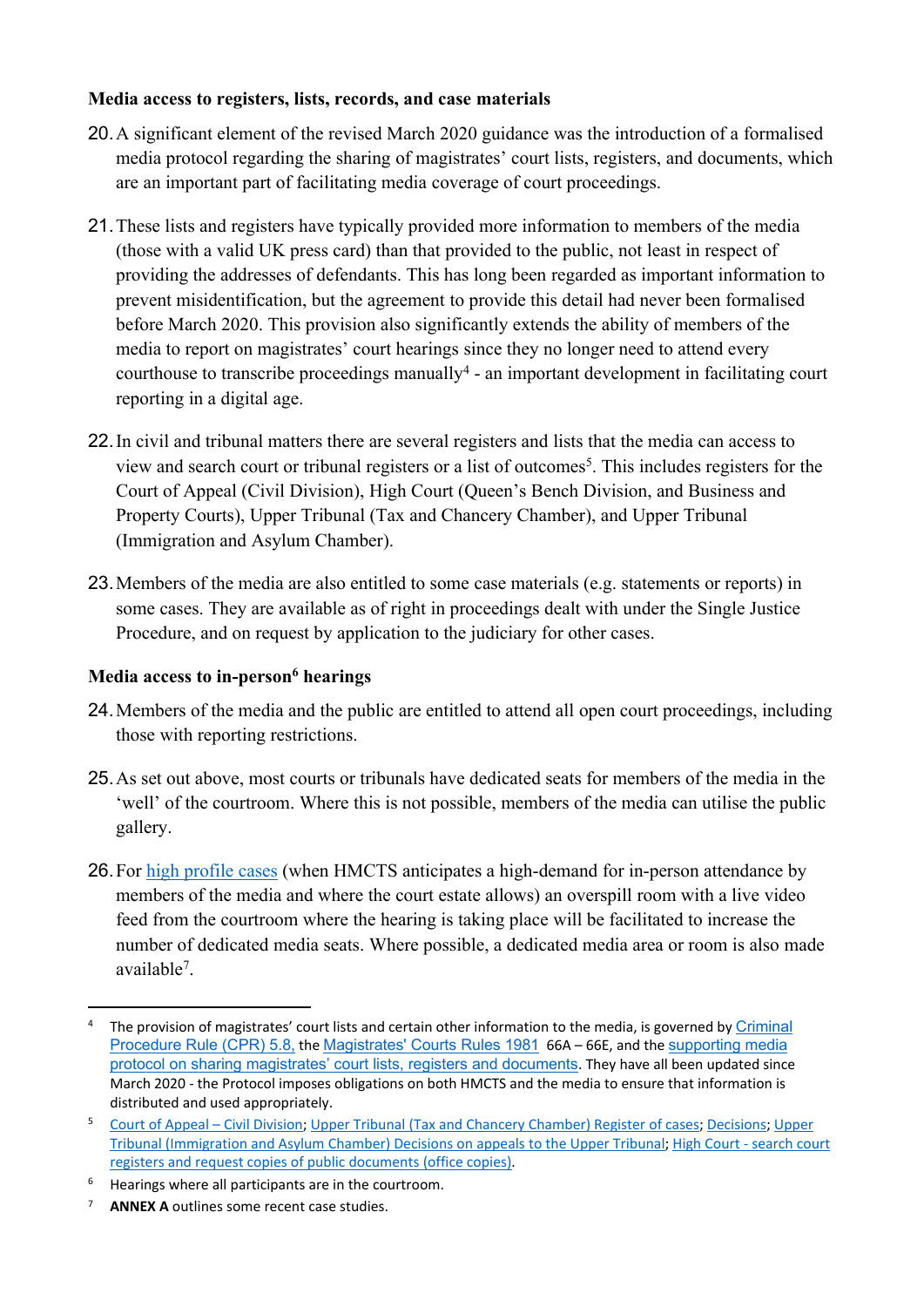#### **Media access remote hearings**

- 27.The pandemic brought unprecedented challenges for our courts and tribunals, and we are proud to have worked closely with the judiciary to keep the justice system running, making decisive interventions to increase court and tribunal capacity to ensure that justice never stopped*.* The use of video and audio technology within our justice system predates the pandemic but, as outlined below, the pandemic has significantly increased its use.
- 28.In all cases, it is for a judge, magistrate, or tribunal panel to decide the way a hearing is to be heard, having considered the circumstances of the hearing, the needs of the participants, and deciding what is in the interests of justice.
- 29.If a case is being heard remotely, members of the public and media can ask the court or tribunal to facilitate remote observation of that hearing by contacting the court directly. HMCTS's [online](https://www.gov.uk/guidance/hmcts-telephone-and-video-hearings-during-coronavirus-outbreak) [guidance](https://www.gov.uk/guidance/hmcts-telephone-and-video-hearings-during-coronavirus-outbreak) sets out how it uses telephone and video technology.
- 30.It is important to note that the way a hearing is heard, with participants attending remotely or inperson or a combination of the two, has no bearing on whether the hearing is held in public (open court) or in private. This is a judicial decision.
- 31.Members of the media must be given access to observe open hearings regardless of how they are being heard. They have the right to observe most private hearings too (with some limited exceptions).

#### **Reforms that support open justice and court reporting**

#### **HMCTS reform programme**

- 32.The HMCTS reform programme was launched in 2016 with the overall aim of a courts and tribunals system which is just, proportionate, and accessible to everyone.
- 33.To respond to the pandemic, and keep our courts and tribunals operating, we have had to adapt quickly and make immediate changes to our ways of working and our use of technology. It is more important than ever that we complete our programme of reform so we can recover from the impacts of the pandemic, ensure our future resilience, and provide a platform for future development to meet the demands of an ever-changing society.
- 34.The principle of open justice is central to the way the justice system operates, and HMCTS is committed to enhancing open justice as it delivers the reform programme.
- 35.The reform programme is comprised of a series of projects delivering change across all jurisdictions. Within this wider programme of modernisation are several key projects that will underpin and expand openness and transparency: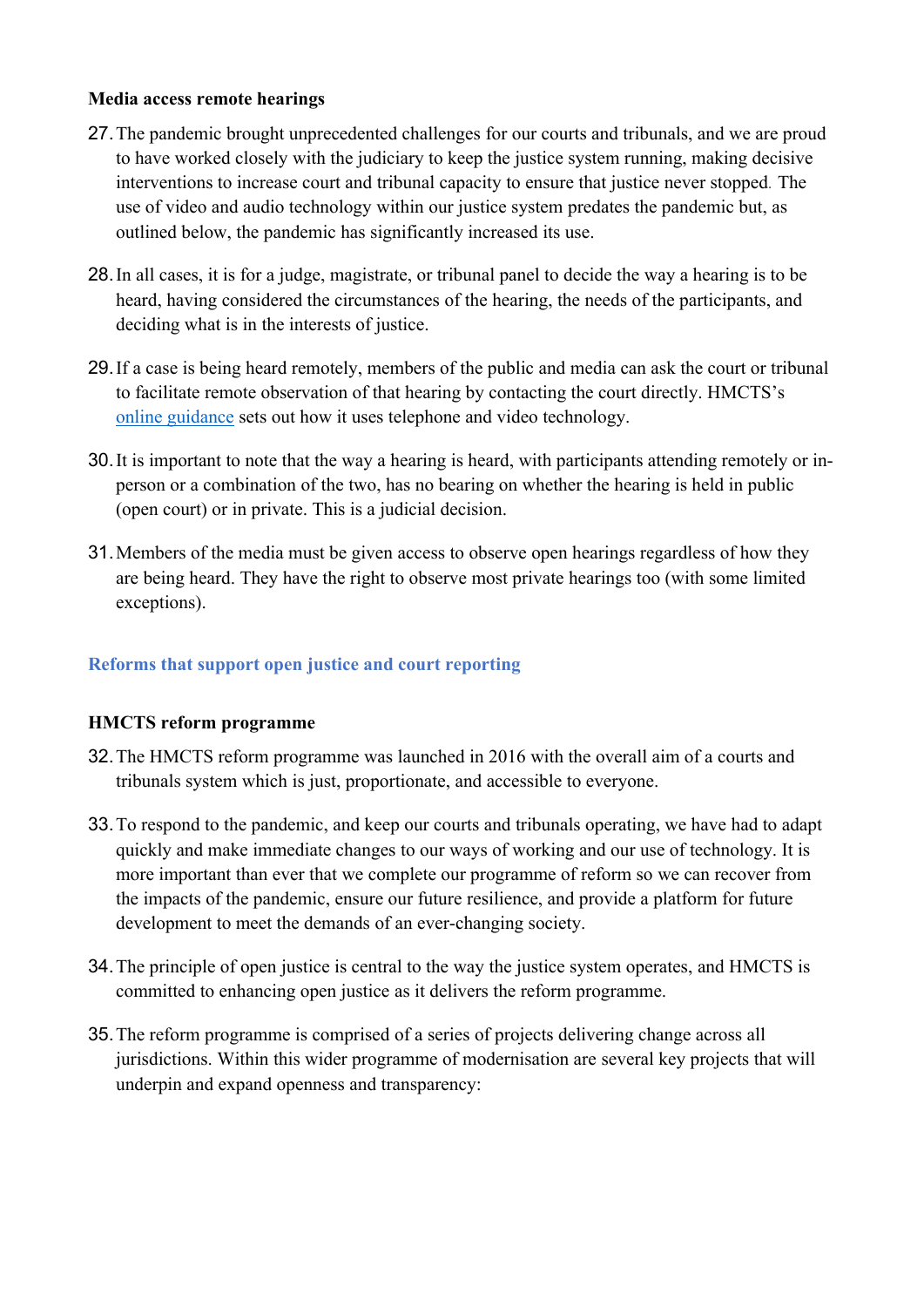### **Publications and Information**

- 36.The Publications and Information (P&I) project will digitise the publication of court and tribunal lists of upcoming hearings and make them available online and nationwide to the public and media.
- 37.P&I will consolidate information that is currently published in a variety of styles and formats, and published across various websites, into a single service accessible in one location on GOV UK.
	- Members of the public will be able to filter or search for courts and tribunals where they are interested in finding information about hearings.
	- Specified professionals (e.g. members of the media and legal professionals) will have enhanced access to the service which will allow them to access additional information via a secure login. Media and legal professionals will also be able to set up and configure subscriptions to allow them to receive court and tribunal lists via email.

## **Video Hearings service**

- 38. The [Video](https://www.gov.uk/guidance/hmcts-services-video-hearings-service) [Hearings](https://www.gov.uk/guidance/hmcts-services-video-hearings-service) (VH) service supports fully remote and hybrid<sup>8</sup> hearings. It will become the default audio and video platform for all remote hearings, replacing the range of tools currently in use (such as CVP and Microsoft Teams). It is currently in use in a range of tribunal chambers, as well as being tested in civil and family cases at the Birmingham Civil and Family Justice Centre.
- 39.The principle of open justice has been embedded into the design of the VH service. As with other platforms currently in use, observers can access a hearing remotely, using their own personal devices, or travel to observe from a public gallery (when a courtroom is being utilised). The option of remote observation expands the opportunity for public inclusion, responds to the needs of those who are unable to travel to court or tribunal buildings, and may support more efficient court reporting through members of the media observing public hearings from their workplace.

# **Single Justice Procedure and the Common Platform**

- 40.The Single Justice Procedure (SJP) was introduced as a more proportionate way of dealing with straightforward, uncontested, summary-only non-imprisonable offences which almost exclusively result in a financial penalty.
- 41.A case dealt with under SJP is decided in the same way as any other case in a magistrates' court, except that it is decided by a single magistrate (advised by a legal adviser) out of court, and without the defendant and prosecutor present. The magistrate must comply with the same legal safeguards as all other proceedings, and the Sentencing Council sentencing guidelines apply in the same way.
- 42.Under the SJP, the defendant always retains the right to opt for a full hearing in open court. Should the defendant continue via the SJP, non-parties (i.e. members of the public or media) are

<sup>&</sup>lt;sup>8</sup> Hearings where some participants are in a courtroom and others are participating from elsewhere.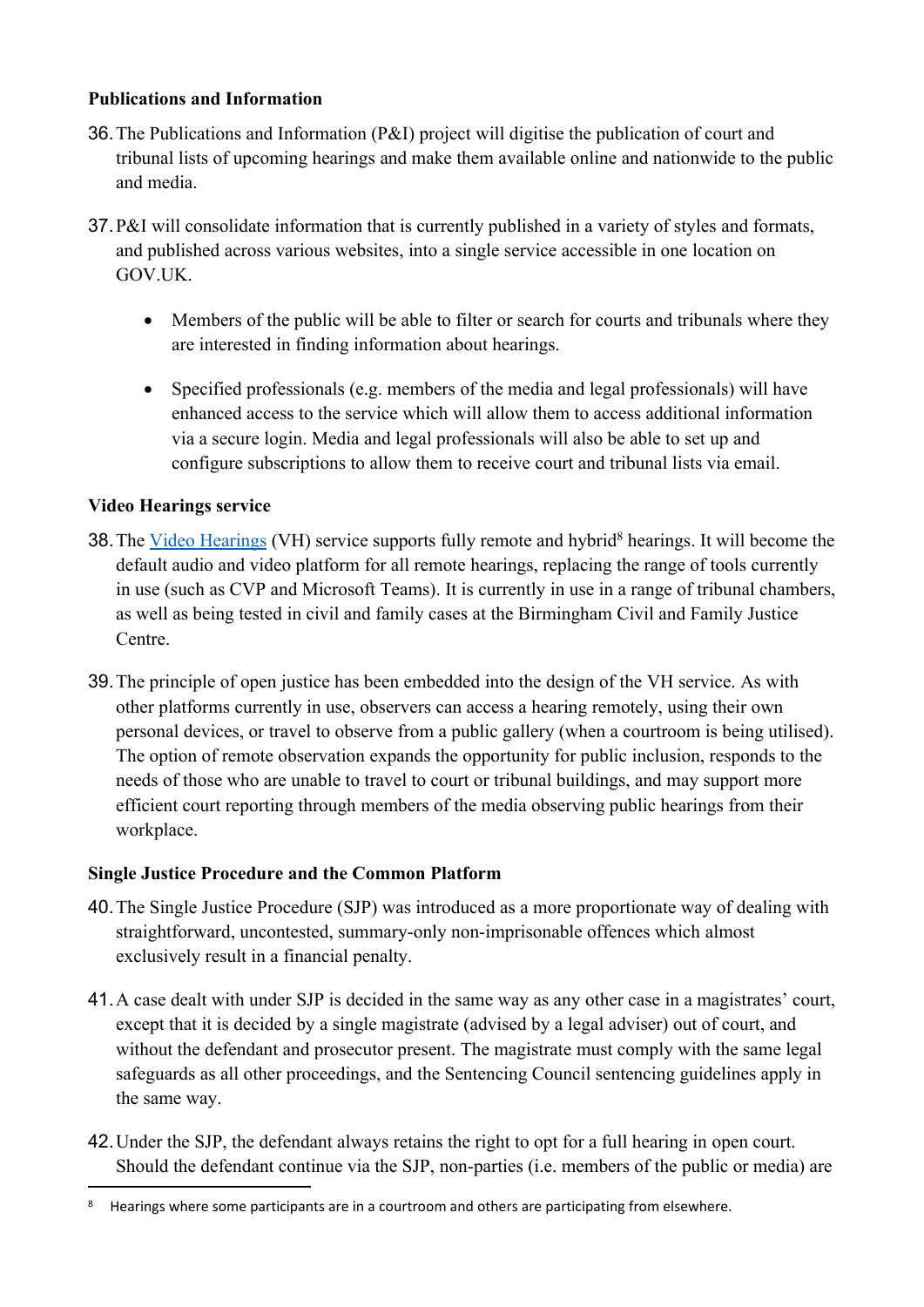not afforded the ability to observe proceedings as they would be able to in open court. However, the principle of open justice continues to apply. [Criminal](https://www.legislation.gov.uk/cy/uksi/2021/849/made) [Procedure](https://www.legislation.gov.uk/cy/uksi/2021/849/made) [Rule](https://www.legislation.gov.uk/cy/uksi/2021/849/made) [5.11\(3\)](https://www.legislation.gov.uk/cy/uksi/2021/849/made) ensures that information on the identity of the defendant, prosecutor, offence(s) alleged, and any reporting restrictions is published for five business days once the case is ready to be heard.

- 43.Criminal Procedure Rules oblige courts to give members of the media and other interested third parties certain additional information on cases upon request. Magistrates' courts must provide SJP court lists<sup>9</sup> of both pending cases and copies of the court register to the media. The media are also entitled to see prosecution statements, the witness statement(s), and any defence mitigation for SJP hearings.
- 44.The Judicial Review and Courts (JRC) Bill, which is currently before Parliament for its consideration, will, if approved, make it clear in law that the SJP can be used to prosecute legal persons, such as corporations, as well as individuals. Often corporations are charged with offences which are suitable for the SJP. This can include lorry overloading, for example. This measure will ensure that a corporation can benefit, in the way an individual can, from the speed and convenience of having such cases dealt with under the SJP. Other JRC Bill changes are discussed later in this document.
- 45.Work is now focused on completing the rollout of [Common](https://www.gov.uk/guidance/hmcts-services-common-platform) [Platform](https://www.gov.uk/guidance/hmcts-services-common-platform), the new digital case management system for all criminal courts in England and Wales. A list of pending SJP cases on the Common Platform is [published](https://www.gov.uk/government/publications/single-justice-procedure-court-lists) [online](https://www.gov.uk/government/publications/single-justice-procedure-court-lists) [each](https://www.gov.uk/government/publications/single-justice-procedure-court-lists) [day.](https://www.gov.uk/government/publications/single-justice-procedure-court-lists)<sup>10</sup>

# **Other changes**

# **Piloting enhancement of listings information to help media reporting**

- 46.Current practice is that courts circulate listings in advance by email to media organisations to enable the media to select, attend, and report on hearings of public interest.
- 47.HMCTS has worked with the Caerphilly Observer and Courtsdesk to evaluate the effect of enhanced provision of magistrates' court listing and registers. The purpose of these pilots was to explore the benefits of providing listing and register information in a form that makes it easier to search, sort, and filter, and include alerts on topics of interest, with the aim of measuring any change in the quantity and/or quality of court reporting.
- 48.Early findings indicate these pilots have been a success. When advance listings can be more easily compiled, searched, and sorted, media organisations are more able to make good use of the information. In the pilots there were measurable improvements in media coverage. These outcomes will feed into any changes to be made to the format and methods by which HMCTS provides advance listing information under the media protocol - which will always be a free service to all accredited media organisations. HMCTS will also explore how enhanced listing services could be supported in the future.

[Media](https://assets.publishing.service.gov.uk/government/uploads/system/uploads/attachment_data/file/869795/HMCTS_Protocol_on_sharing_court_lists-registers_and_docs_with_media_March_2020.pdf) [protocol](https://assets.publishing.service.gov.uk/government/uploads/system/uploads/attachment_data/file/869795/HMCTS_Protocol_on_sharing_court_lists-registers_and_docs_with_media_March_2020.pdf) [re](https://assets.publishing.service.gov.uk/government/uploads/system/uploads/attachment_data/file/869795/HMCTS_Protocol_on_sharing_court_lists-registers_and_docs_with_media_March_2020.pdf) [lists](https://assets.publishing.service.gov.uk/government/uploads/system/uploads/attachment_data/file/869795/HMCTS_Protocol_on_sharing_court_lists-registers_and_docs_with_media_March_2020.pdf).

<sup>10</sup> [Single](https://www.gov.uk/government/publications/single-justice-procedure-court-lists) [Justice](https://www.gov.uk/government/publications/single-justice-procedure-court-lists) [Procedure](https://www.gov.uk/government/publications/single-justice-procedure-court-lists) [Court](https://www.gov.uk/government/publications/single-justice-procedure-court-lists) [Lists.](https://www.gov.uk/government/publications/single-justice-procedure-court-lists)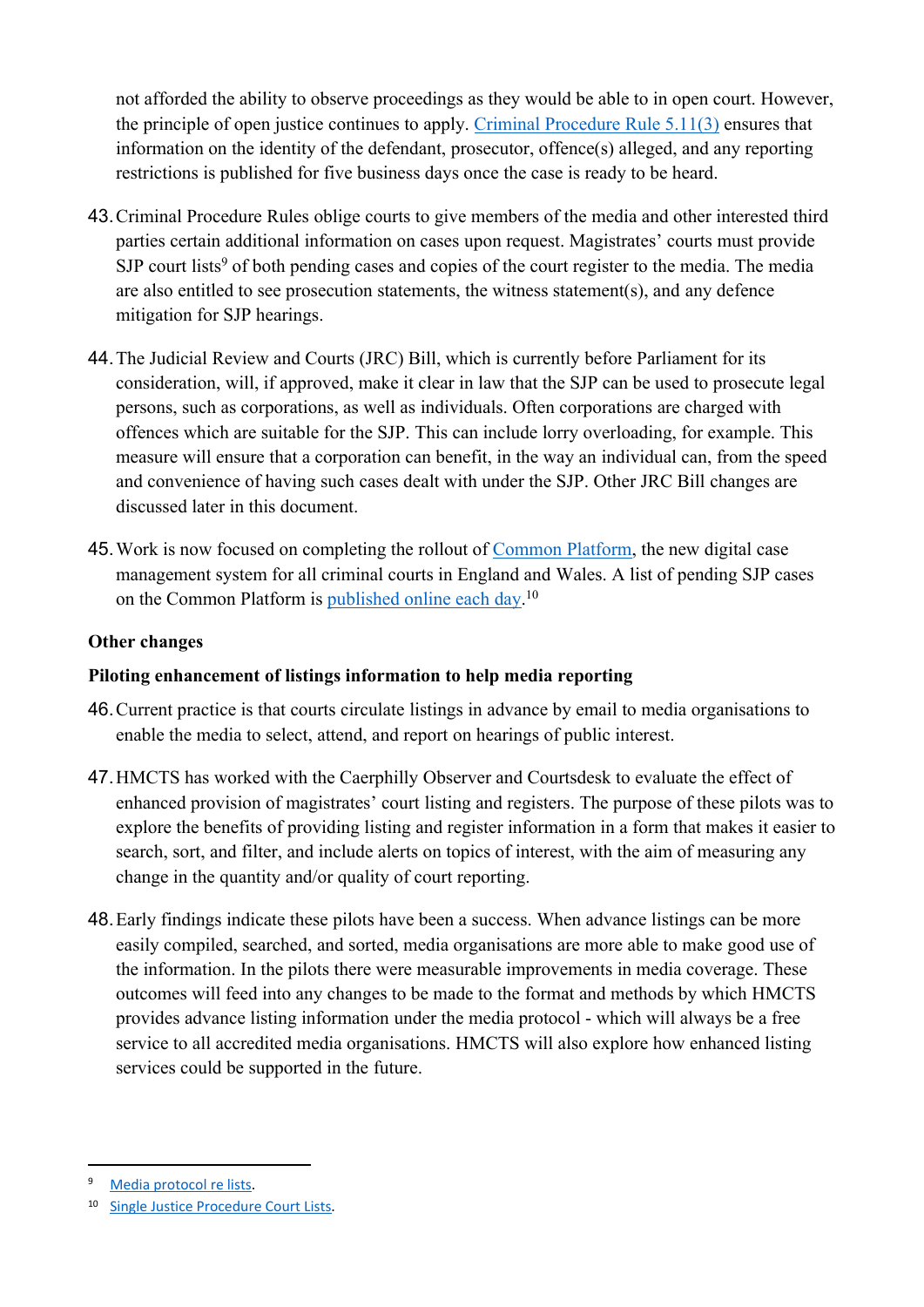# **Catalogue of Open and Accessible Data**

49.In 2022, HMCTS will launch its Catalogue of Open and Accessible Data. The catalogue will compile a single index of the many services already offered that are published data series (such as HMCTS management information), transparency information (such as court listings), or other services such as the transcriptions services. The catalogue will also list data titles which HMCTS thinks it is appropriate to make accessible as reusable public sector information and will explain how to obtain these data. The HMCTS [Data](https://www.gov.uk/guidance/access-hmcts-data-for-research) [Access](https://www.gov.uk/guidance/access-hmcts-data-for-research) [Panel](https://www.gov.uk/guidance/access-hmcts-data-for-research) has been reviewed and revised in preparation for the provision of more and better data in 2022 and beyond.

## **Publishing Judgments**

- 50.From April 2022, responsibility for the storage and publication of courts and tribunal judgments and decisions will be transferred to The National Archives<sup>11</sup>.
- 51.Judgments are a primary source of law and access to them is a fundamental right, central to the rule of law and the principle of open justice. This new service will offer a central and secure database of judgments, ensuring the law remains accessible to the public and under the enhanced information security arrangements of The National Archives.

## **Legislative changes**

## **Facilitating remote observation of hearings**

- 52.At the outset of the pandemic we took emergency powers (in the Coronavirus Act 2020) to facilitate the remote observation of hearings which took place wholly remotely. These powers allow the specified courts and tribunals to make audio or video transmissions to individuals who wish to observe proceedings.
- 53.The Coronavirus Act 2020 achieved this by allowing the courts and tribunals to disapply the prohibitions against photography in court (conferred by section 41 of the Criminal Justice Act 1925) and prohibitions against recording sound (conferred by section 9 of the Contempt of Court Act 1981) for the purpose of making these transmissions. A new offence was also created to prohibit the unauthorised recording and re-transmission of these hearings by those observers.
- 54.These emergency powers have worked well and supported the principle of open justice during the pandemic by allowing our courts and tribunals to safely admit members of the public and media to view proceedings, while also safeguarding the court users against misuse of these transmissions.
- 55.Recognising that the use of video and audio technology will continue, the Government is seeking to expand and make permanent those temporary remote observation powers via the Police, Crime, Sentencing and Courts (PCSC) Bill, which is currently before Parliament for its consideration.
- 56.We are seeking to expand the remote observation powers in two ways:

<sup>&</sup>lt;sup>11</sup> They do so under their statutory duties of the Public Records Act 1958.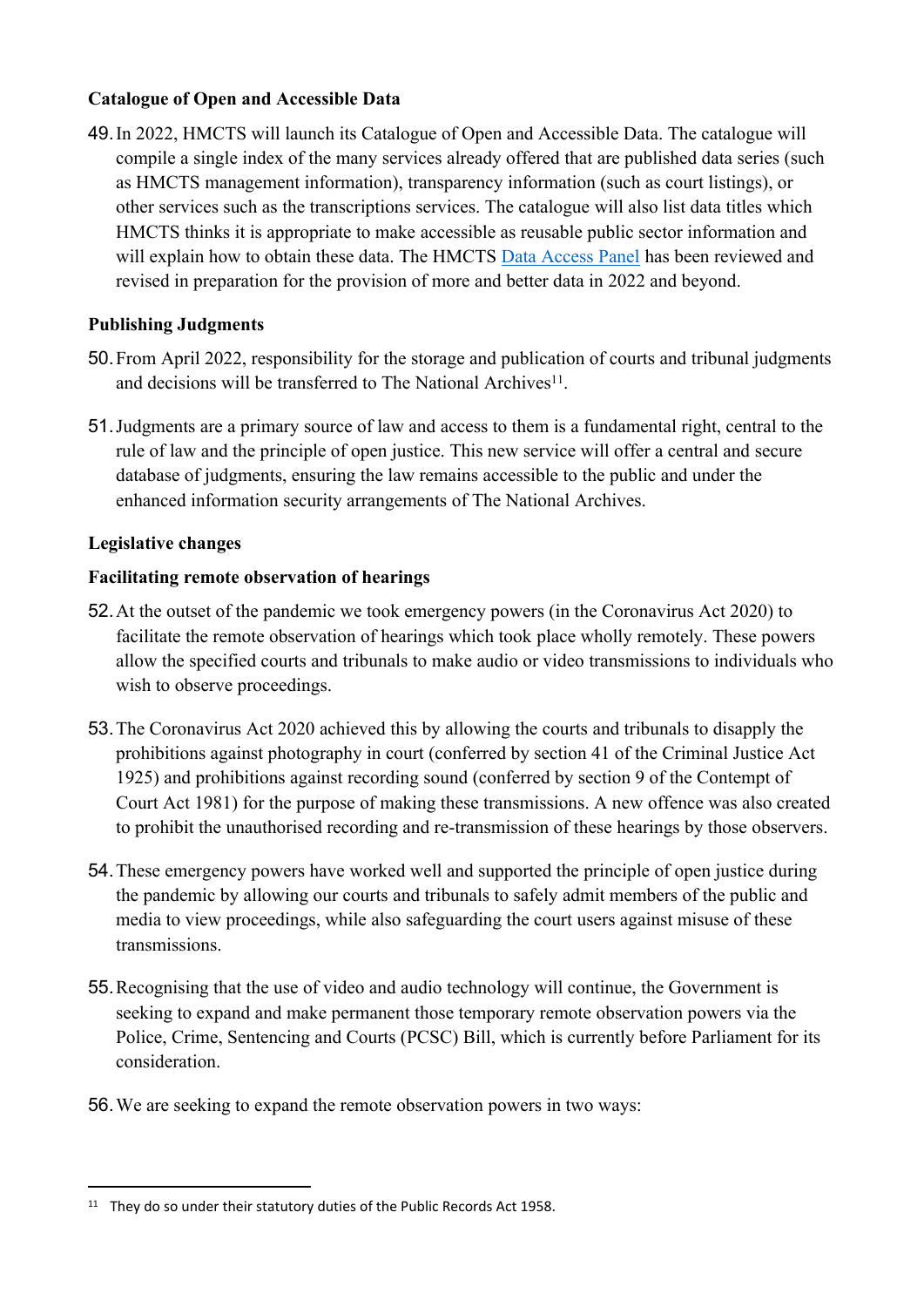- In the Coronavirus Act 2020 the powers only apply to wholly remote hearings. In the PCSC Bill we seek to expand these powers so all types of hearing (wholly remote, inperson, and hybrid) may be in scope, subject to being enacted via secondary legislation which would require the concurrence of the Lord Chancellor, and the Lord Chief Justice, Senior President of Tribunals, or both (as appropriate).
- The scope of these powers will also be expanded so they may be used in all courts across England and Wales and all United Kingdom tribunals, except for devolved tribunals in Wales, Scotland, and Northern Ireland, subject to guidance and judicial discretion. This will, for example, more clearly facilitate the remote observation of proceedings in employment tribunals, the Employment Appeal Tribunal, and Coroner's courts.
- 57.The powers in the PCSC Bill will not facilitate the wide broadcasting of proceedings. These powers, if approved by Parliament, will instead allow courts to direct transmissions of proceedings to identified individuals who have directly requested access before a hearing, or to specific 'designated livestream premises'.
- 58.Broadcasting of proceedings to unidentified observers can take place in the Supreme Court and in specific senior courts of record via regulations under sections 31 and 32 (respectively) of the Crime and Courts Act 2013<sup>12</sup> . This power has been used to allow the broadcasting of proceedings in the Court of Appeal<sup>13</sup>.
- 59.This power has also been used to enable the broadcasting of sentencing remarks by judges in the Crown Court<sup>14</sup>. However, due to the prioritisation of the pandemic response, its introduction has been delayed.
- 60.At the outset of the pandemic, the Government also utilised section 32 of the Crime and Courts Act 2013 to enable the Competition Appeals Tribunal (CAT) to broadcast its proceedings via a link on its website<sup>15</sup>. This has also worked successfully with a recent case<sup>16</sup> concerning Newcastle United Football Club seeing around 33,000 individuals from over 50 countries interested in watching the hearing, with around 4,000 observers watching the hearing at any one time. The MoJ is now working with the Department for Business, Energy & Industrial Strategy (BEIS) and the CAT to make this power to broadcast permanent. A new statutory instrument is expected to be brought forward in the Autumn of 2021. This will strengthen the principle of open justice.

- 13 Statutory Instrument 2013/2786 and Statutory Instrument 2020/631.
- <sup>14</sup> Statutory Instrument 2020/637.
- <sup>15</sup> Statutory Instrument 2020/801.

<sup>&</sup>lt;sup>12</sup> Section 32 of the Crime and Courts Act 2013 allows the Lord Chancellor, with the concurrence of the Lord Chief Justice, to disapply the prohibitions on photography and sound recording in court in specific jurisdictions in secondary legislation in order to allow recording, broadcasting, or publishing of proceedings. The Supreme Court has been livestreaming proceedings since its foundation in 2009 due to it being exempt from the prohibitions of photography and sound recording in court (by virtue of section 47 of the Constitutional Reform Act 2005). It is covered by section 31 of the Crime and Courts Act 2013 also.

<sup>&</sup>lt;sup>16</sup> St James Holdings Limited v The Football Association Premier League Limited.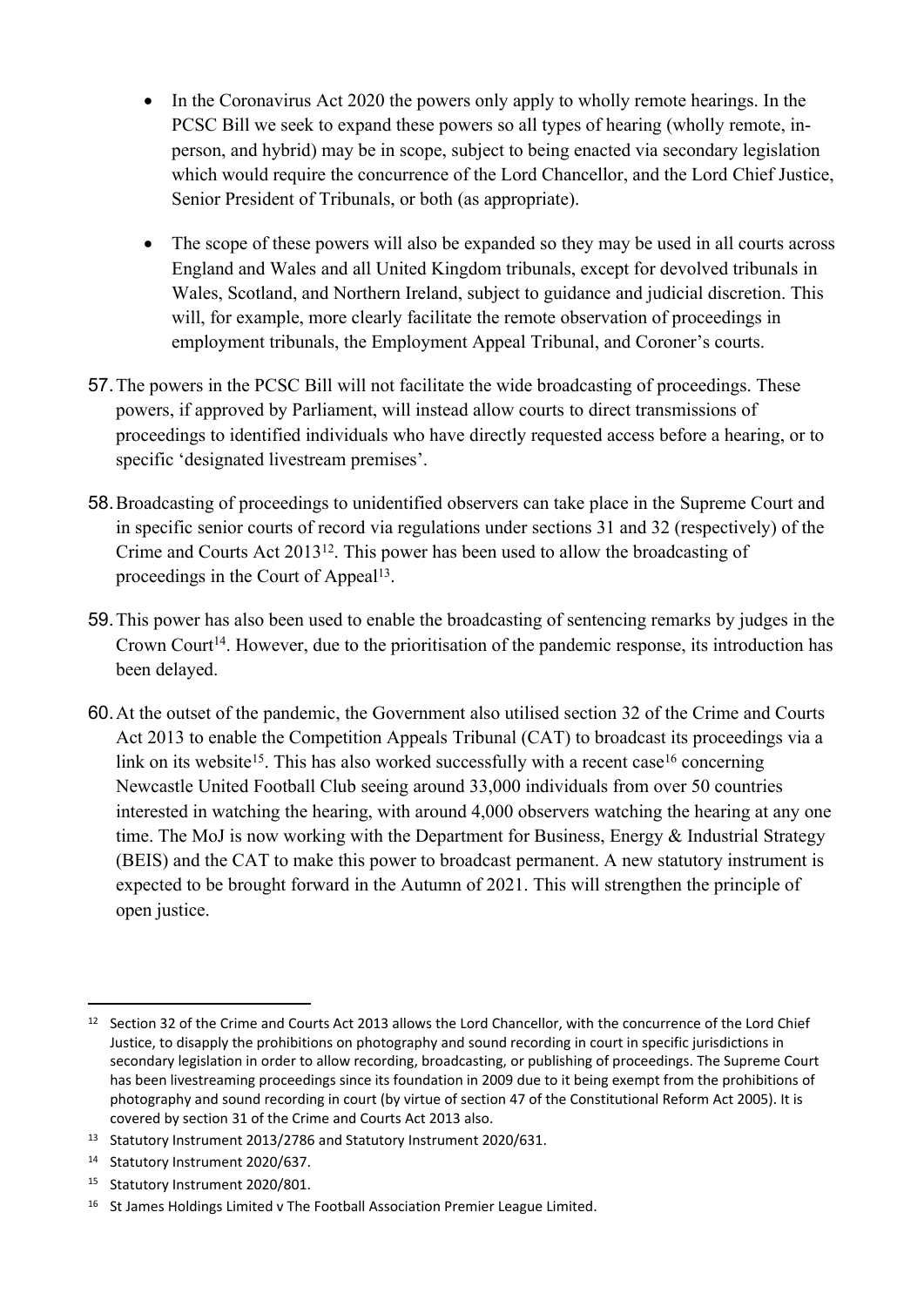### **Reducing unnecessary hearings in magistrates' courts**

- 61.The Judicial Review and Courts (JRC) Bill contains measures which, if approved, will help avoid unnecessary hearings.
- 62.For cases that could be heard in either a magistrates' courts or a Crown Court, defendants will have the option to provide an indication of their plea online and, where this indication is 'not guilty', the decision to hear the case in a magistrates' court or Crown Court will also take place online, thus removing the need for an in-person magistrates' court hearing to determine this.
- 63.Defendants will require a legal representative to engage with this new online process as it will be managed by the Common Platform (see above). The online plea will remain only an indication until the defendant appears at a subsequent court hearing to enter a binding plea.
- 64.It is important to note that it will be entirely optional for defendants to use this new online process, and they will always be able to opt for an in-person hearing. Furthermore, whenever the court deems an in-person hearing to be more appropriate, this online process will not be offered.
- 65.In relation to open justice and transparency, the outcome of this new online process will still be published by the magistrates' court, once the process has been completed (i.e. the indicative plea has been entered and the decision on where to hear the case has been made). Any subsequent in-person hearings taking place at a magistrates' court or Crown Court would be listed publicly, and the usual rules for access by members of the public or media will apply.

# **Automatic online conviction and standard statutory penalty process (AOCSSP)**

- 66.The JRC Bill will also introduce a new online process for dealing with certain specified summary-only, non-imprisonable offences. This will mean that adults who plead guilty to the most straightforward uncontested cases can opt to have their case dealt with online. If defendants choose this option, they can be convicted, sentenced, and pay their fine quickly online, without the involvement of a magistrate, or the need to attend court in-person.
- 67.Only certain specified offences will be eligible for this procedure and, initially, only the following three offences will be in scope of the AOCSSP process:
	- failure to produce a ticket for travel on a train;
	- failure to produce a ticket for travel on a tram; and,
	- fishing with an unlicensed rod and line.
- 68.The Government will only consider extending the procedure to additional offences once we have fully reviewed how it is working.
- 69.Defendants will need to actively opt-in to using this procedure and will be provided with all the information they need to make an informed decision, including:
	- details of the evidence against them;
	- the potential consequences of choosing this route; and,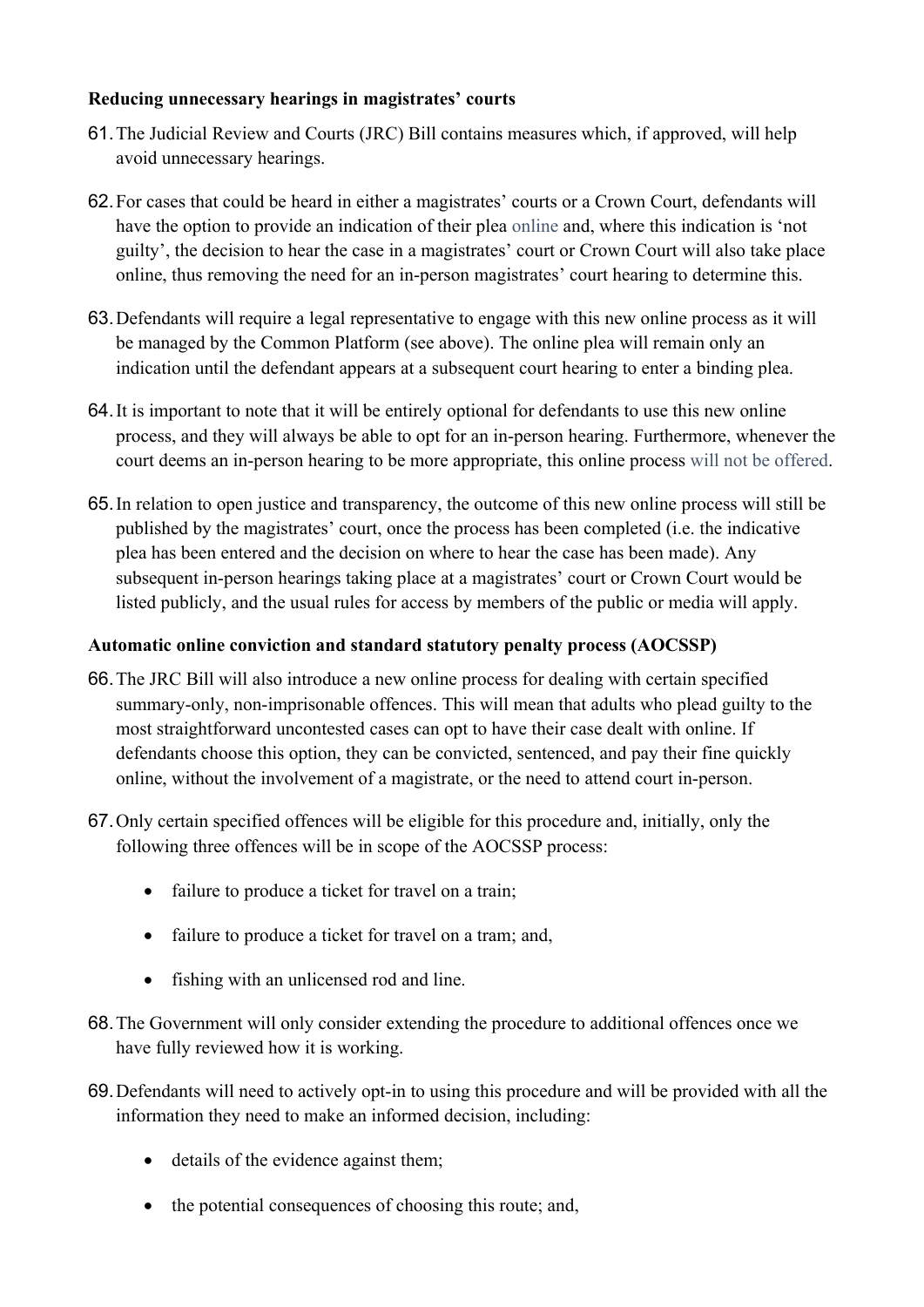- full details of the prospective fine and enforcement regime.
- 70.Defendants can choose to have their case heard in court at any point before accepting the conviction. The court will also have the power to set aside a conviction in the event that a defendant fails to understand the consequences of their decision to accept the conviction and penalty.
- 71.In relation to open justice and transparency, as with the SJP; case information, including details of cases due to be considered and outcomes, will be made available to the media and other interested parties in line with the Criminal Procedure Rules.

## **Impact of the pandemic**

- 72.The pandemic has had a big impact on the operation of our justice system, especially during periods when restrictions were in place across our estate (such as social distancing measures). However, HMCTS has adapted well and ensured the justice system never stopped. In May 2020, England and Wales was one of the first jurisdictions anywhere in the world to resume jury trials.
- 73.Early in the pandemic the Government designated public interest journalists as essential workers, allowing them to continue to attend courts and tribunals in-person, along with other parties and all those involved in running our courts and tribunals.
- 74.While courts remained open, social distancing meant that public access had to be managed across the estate and there were fewer seats available for use by all court users, including the media. Seats were still reserved for the media, but inevitably in lower numbers and sometimes in 'linked rooms' via a live video link where a hearing took place across multiple courtrooms.
- 75.As staff and reporters adjusted to new ways of working, HMCTS responded by setting up a dedicated phone line for the media to provide technical support to the media and to help connect them with hearing venues when needed. This escalation process and phone line remains in place and has been promoted via representatives on the Media Working Group to members of their own organisations.
- 76.Because of the rapid expansion in the use of remote hearings in response to the pandemic, and because of the travel restrictions that were in place at the time, HMCTS took steps to publish all court and tribunal lists (including magistrates' lists) online for the first time. This provided the public with information about where and how listed cases will take place (e.g. remotely or inperson). This played a significant part in maintaining our openness and transparency.
- 77.We have invested an additional £153m in our courts and tribunal buildings over the course of the pandemic, the biggest single investment in court estate maintenance for more than 20 years. We spent £113m on a range of emergency measures to tackle the impact of the pandemic, including the recruitment of at least 1,600 additional staff and the rapid deployment of hardware and software to facilitate remote hearings (especially the deployment of CVP which now facilitates thousands of remote hearings every month and enables remote observation to ensure the principle of open justice is maintained).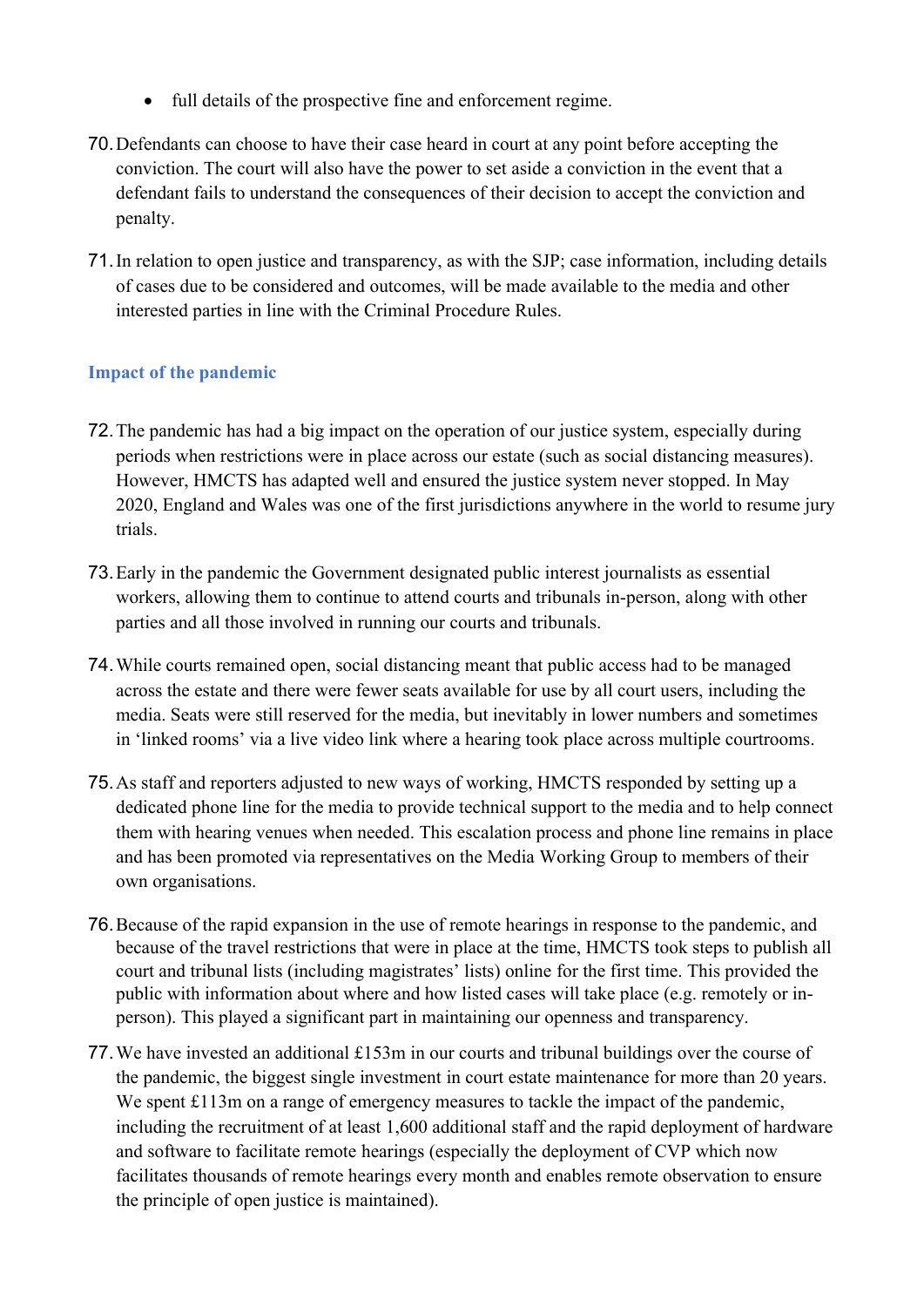78.In addition to this, the Autumn Budget and Spending Review 2021 has given the MoJ its biggest budget increase in a decade. Almost half a billion pounds will be injected to fuel recovery in the criminal justice system - reducing court backlogs and delivering speedier justice for all.

## **Open Government Partnership**

- 79.The United Kingdom is a founding member of the Open Government Partnership (OGP). Established in 2011, it is an international coalition of over seventy countries committed to upholding the core values of transparency, accountability, and public participation in government.
- 80. HM Government's relationship with the OGP is managed via the Cabinet Office. Officials have been working collaboratively with civil society groups via a series of Multi-Stakeholder Forums (MSF). Through these forums, government-wide commitments are collaboratively developed and published in a National Action Plan every two years. We are currently working towards the publication of the fifth National Action Plan (NAP5) which will cover the period 2021-2023.
- 81.NAP5 will, for the first time, contain open justice as one of its key themes thus will contain a number of commitments on this topic. Progress against delivering the commitments made in NAP5 will be subject to independent and public evaluation. It is anticipated that NAP5 will be published by the end of this calendar year.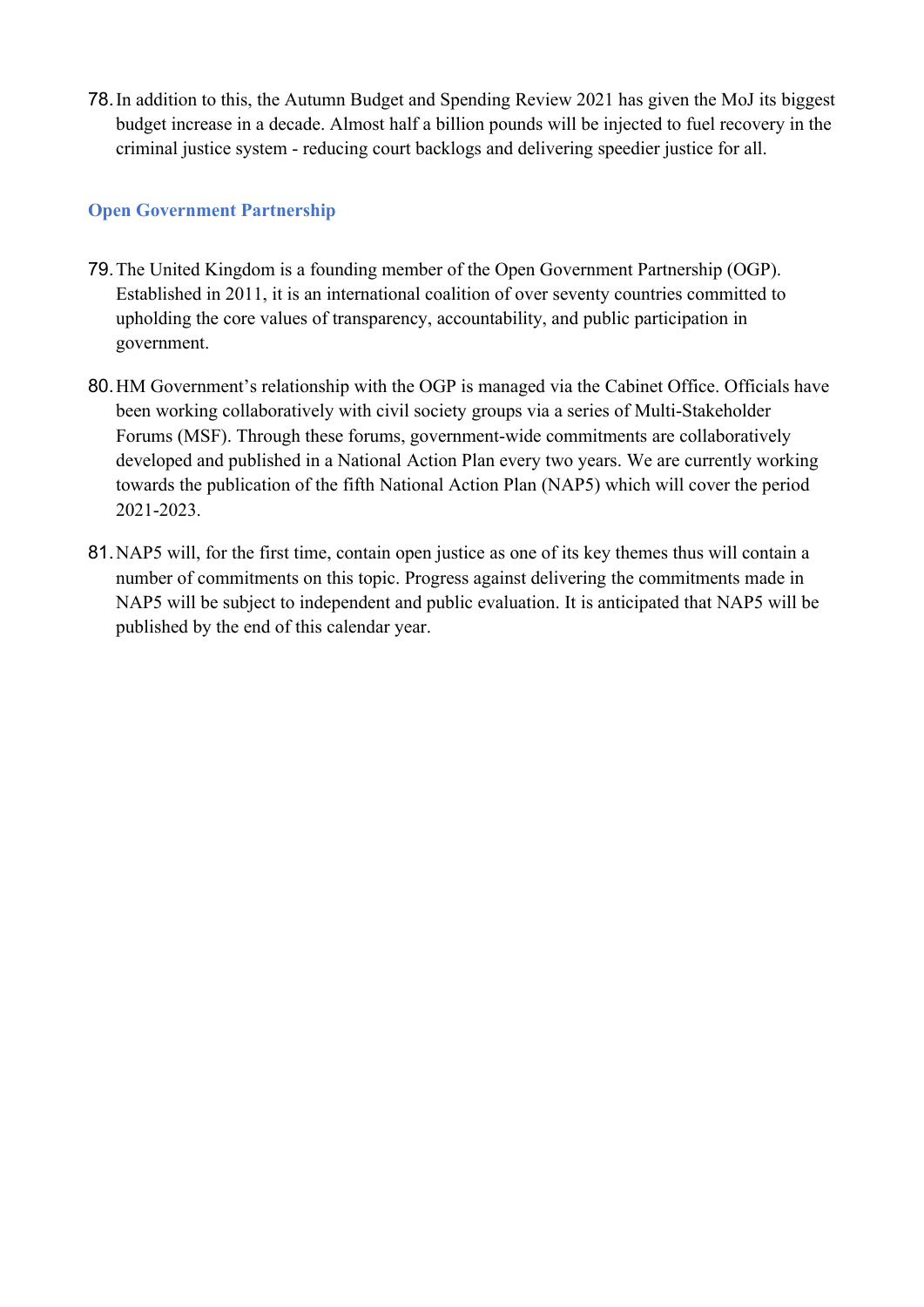## **Case studies**

Despite the challenges of the pandemic, HMCTS has administered a number of high-profile cases that have attracted significant media attention. Specific arrangements have been put in place, amidst a raft of social-distancing related restrictions to keep people safe, to effectively uphold the principle of open justice. Here are a number of notable examples:

| <b>Date</b>                           | Court                                                                            | <b>Hearing</b>                                                                  | <b>Provision for media</b>                                                                                                                                                                                                                                                                                                     |
|---------------------------------------|----------------------------------------------------------------------------------|---------------------------------------------------------------------------------|--------------------------------------------------------------------------------------------------------------------------------------------------------------------------------------------------------------------------------------------------------------------------------------------------------------------------------|
|                                       | <b>August 2020</b> Central Criminal<br>Court (Old<br>Bailey)                     | R v Hashem Abedi<br>(Manchester Arena<br>Bombing case, trial<br>and sentencing) | Ten seats were available in the main<br>courtroom, a further nine in an<br>overspill courtroom, and a further<br>14 seats in separate courtroom were<br>available for media representatives.<br>Media seats were also available in<br>separate Cloud Video Platform<br>(CVP) linked sites in Leeds,<br>Newcastle, and Glasgow. |
| October/No<br>vember<br>2020          | Royal Courts of<br>Justice, London                                               | Johnny Depp v<br>News Group<br>Newspapers (libel<br>hearing)                    | Normally 13 media seats are<br>available in the courtroom where<br>this case was heard (Court 38).<br>Through altering the courtroom<br>seating setup, this was increased to<br>20 for this case.                                                                                                                              |
| Sept 2020 &<br><b>January</b><br>2021 | Westminster<br>Magistrates'<br>Court sitting at<br>the Central<br>Criminal Court | The Government of<br>the United States of<br>America v Julian<br>Paul Assange   | One courtroom used for media<br>overspill, and CVP was used to<br>allow remote access for 162<br>accredited media<br>representatives/organisations.<br>17 media representatives were able<br>to attend in-person.                                                                                                              |
| <b>March 2021</b>                     | Royal Courts of<br>Justice, London                                               | <b>HRH</b> The Duchess<br>of Sussex -v-<br>Associated<br>Newspapers Limited     | Approximately 50 media<br>representatives/organisations<br>attended by CVP or Microsoft<br>Teams.                                                                                                                                                                                                                              |
| <b>March 2021</b>                     | <b>Exeter Crown</b><br>Court                                                     | R v Mangori<br>(murder trial)                                                   | A separate courtroom was provided<br>for media representatives.                                                                                                                                                                                                                                                                |